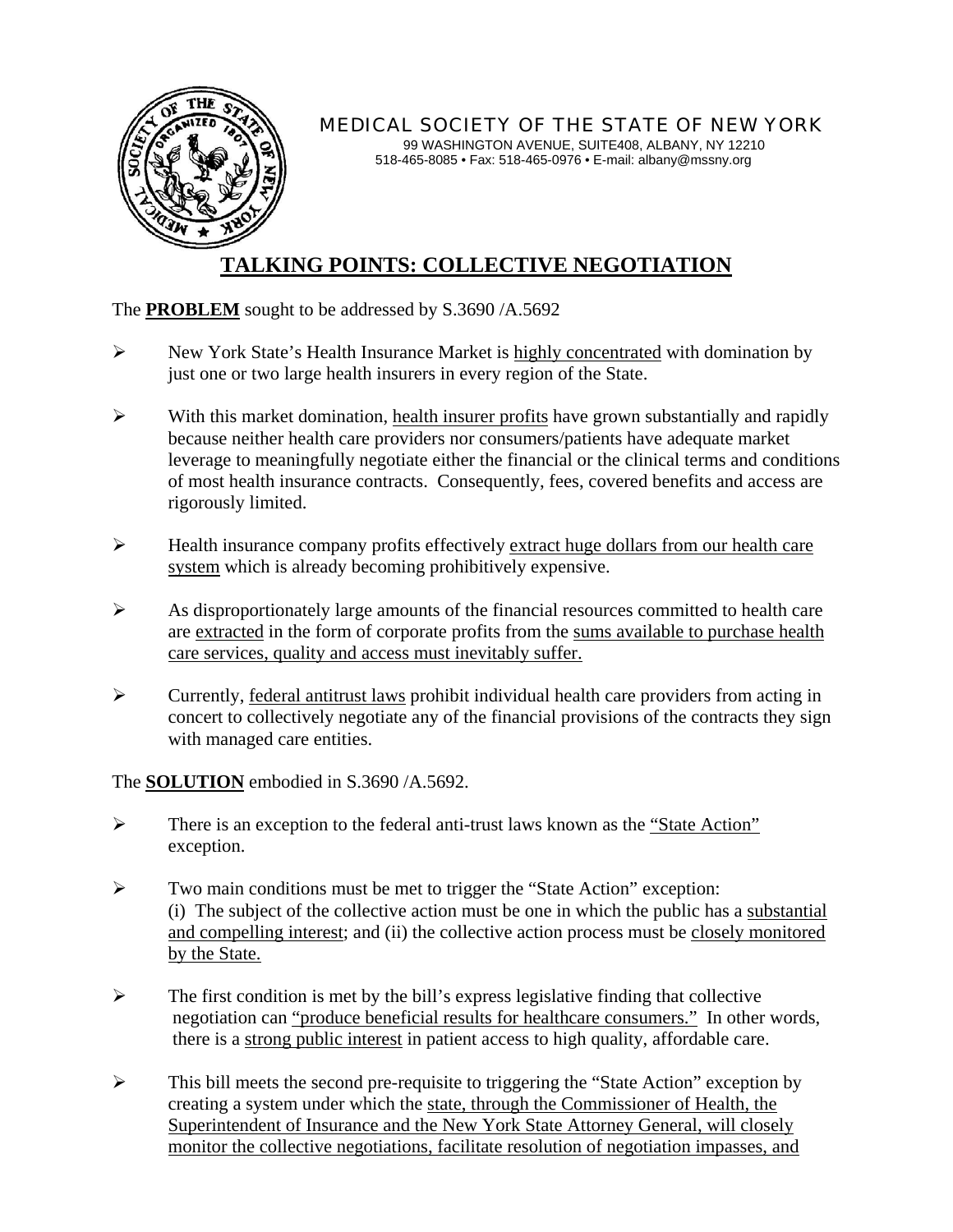2

actively monitor implementation of agreements. Indeed, the negotiated agreement to become effective must be approved by the Attorney General. Moreover, the Attorney General must monitor the agreement as it is implemented by the parties.

- ¾ Negotiations between providers and a health plan are to be conducted through a health care provider's representative.
- $\triangleright$  The bill divides the matters subject to being collectively negotiated into two major areas.
- ¾ The first issue area involves non-fee related matters such as utilization review, coverage provisions, benefits and exclusions definition of medical necessity, risk transfer, referral provisions, burdensome pre-authorization procedures, limited drug formularies and access where necessary to out-of-network specialists.
- ¾ The second issue area which can be negotiated involves fee-related matters. These can be negotiated, however, only if the health care plan has substantial market share in the service area in which the physicians are practicing. ("Substantial market share" is defined in the bill.)
- $\triangleright$  Strikes are prohibited.

## **Arguments in Support:**

- $\triangleright$  Allowing otherwise independent physicians to come together for negotiation purposes would remediate the inequities which result from the grossly disparate bargaining power between very large plans (often proprietary) and comparatively very small physician and other provider practices.
- $\triangleright$  To those who are concerned that a group of providers engaged in negotiations would have too much power, it should be pointed out that in order to qualify under the state action exception the State must closely monitor and control the negotiation process.
- $\triangleright$  To those who claim that allowing healthcare providers to negotiate fees will increase costs, the point should be made that the new dynamic created by this legislation will not increase monies committed to health care but will re-distribute existing dollars which will be re-directed away from insurance company profits and to the provision of enhanced clinical care. For example, the patient who needs a currently uncovered service but must forego it because he or she cannot afford it, will now have his or her premium dollars used to buy such service rather than to disappear into shareholder profit.
- $\triangleright$  Moreover, costs will quite possibly be reduced through improved efficiencies negotiated by providers which will eliminate costs of administrative burdens unrelated to quality.
- ¾ This operational dynamic is assured by the extensive state oversight of all aspects of the contract between the insurance company and the healthcare provider group including both the clinical aspects of that contract and, if certain conditions are met, the fee-related aspects of that contract.
- $\triangleright$  Fees can be negotiated only if the health plan has "substantial market share in a business" line in any service area."